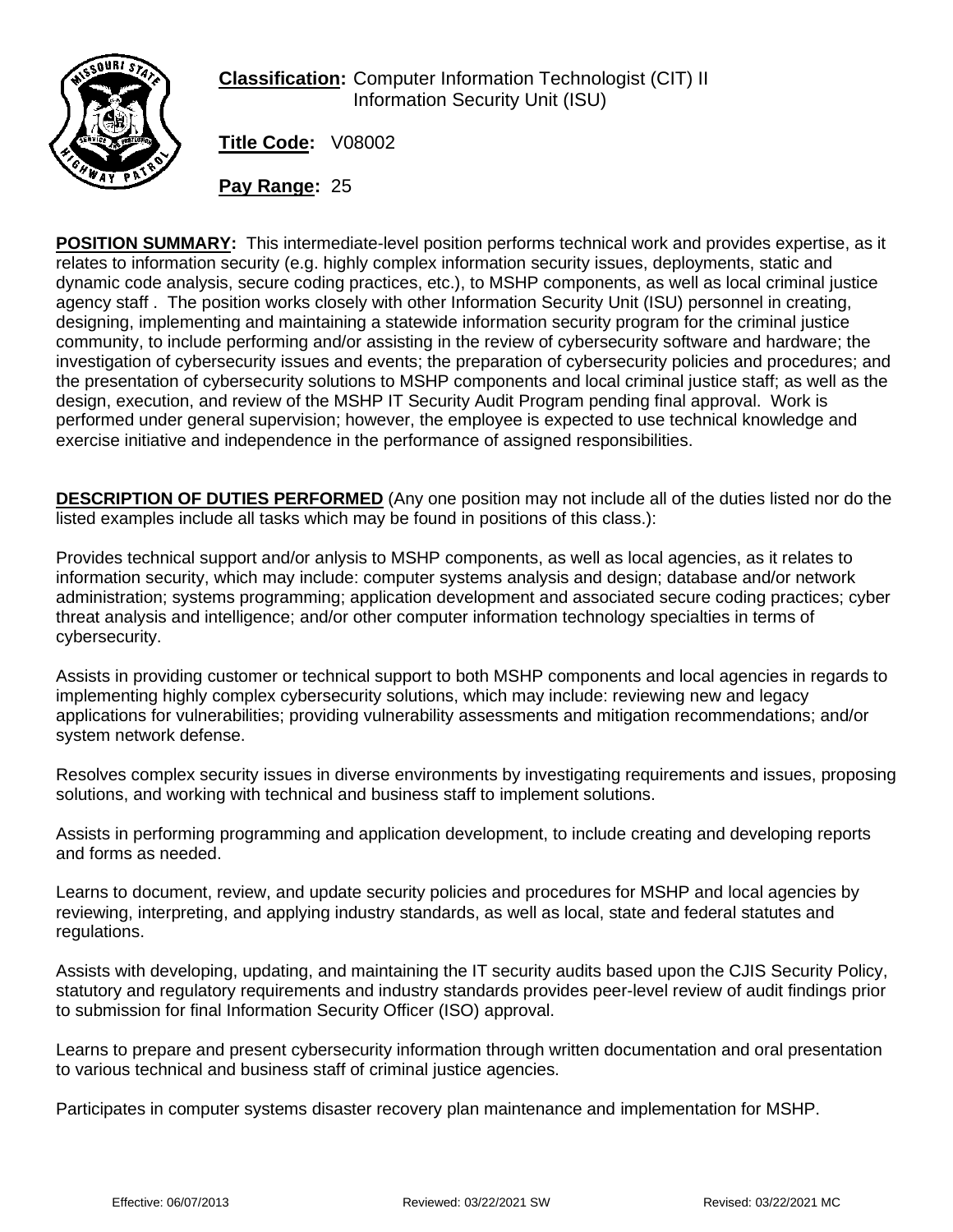## **Classification:** Computer Information Technologist (CIT) II Page 2 Information Security Unit (ISU)

Performs administrative duties over security control/protections related to application security, to include log scans for related investigations.

Performs security testing and monitors the MSHP security infrastructure.

Learns to prepare reports and documentation of security audit findings to be presented to the ISO and upper management.

Learns to design and test complex computer programs and clearly defined segments of highly complex programs in terms of cybersecurity.

Participates in meetings with members of the local and state criminal justice community to discuss cybersecurity issues.

Assists in the review of system and application specifications, and makes recommendations for security enhancements.

Assists in the research and review of security infrastructure hardware and/or software.

Participates in computer systems management plan development, maintenance, and implementation.

Performs other related work as assigned.

**REQUIRED KNOWLEDGE, SKILLS, AND ABILITIES:** Working knowledge in all areas of cybersecurity as well as networking, application development, server software and hardware; to include elements of cybercrime and threat indicators.

Working knowlege of the principles of information security and information technology systems and analysis, design, testing, and documentation; to include secure coding practices and the secure software development lifecycle.

Working knowledge of the principles of computer programming and systems analysis, design, testing and documentation.

Working knowledge of the general operating principles and capabilities of computer hardware and software.

Working knowledge of, or the ability to learn, the Criminal Justice Information Services (CJIS) Security Policy, as well as various agency systems as they relate to technical connectivity and the CJIS Security Policy's requirements.

Working knowledge of software reference libraries and related utility programs.

Working knowledge of computer security best practice standards.

Working knowledge of computer networking protocols and operating systems.

Working knowledge of, or the ability to learn, the agency's automated information systems, as well as agency's functions and their interrelationships.

Working knowledge of the principles of cyber-threat analysis, data protection methods, disaster recovery, and cyber-incident response management.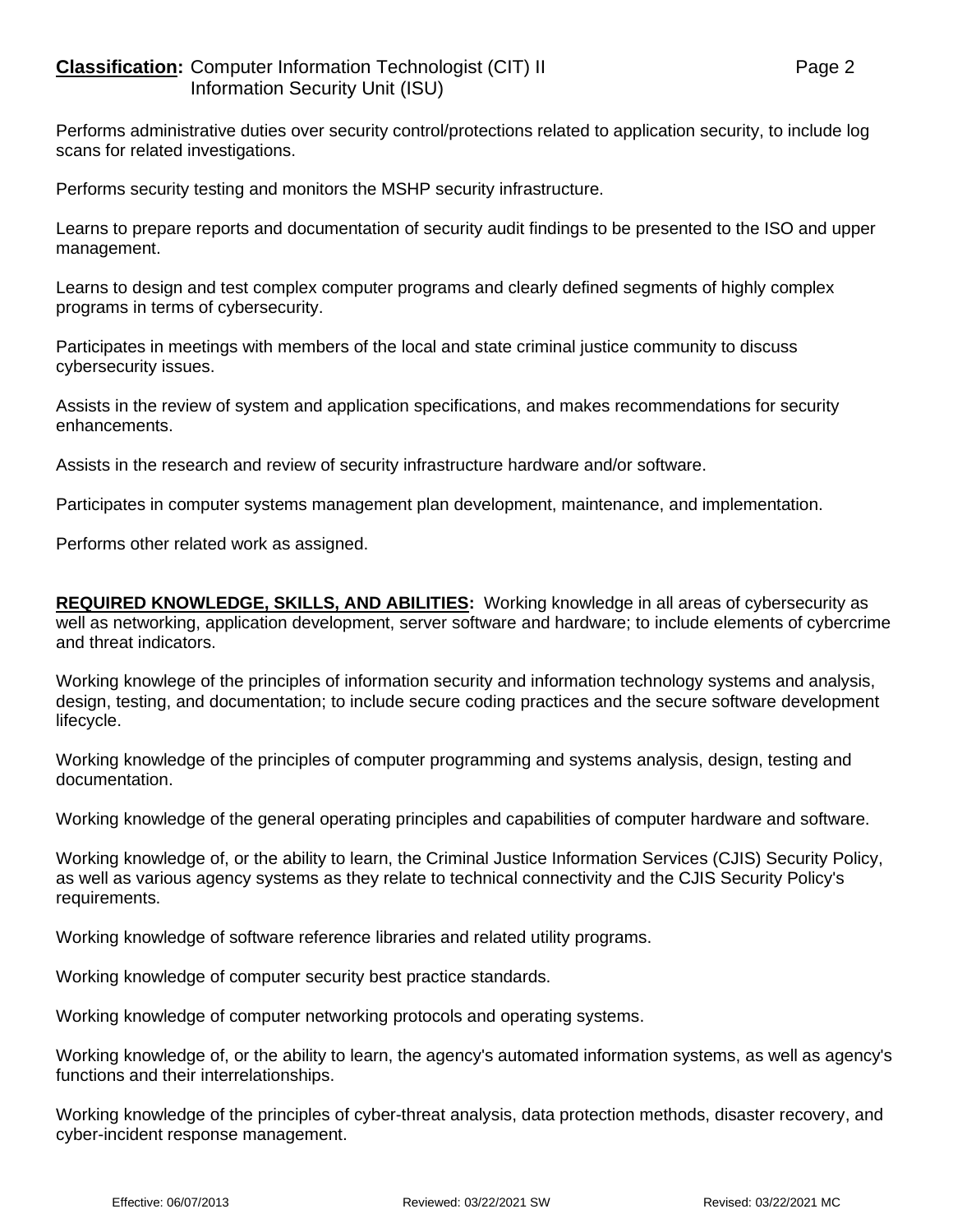## **Classification:** Computer Information Technologist (CIT) II Page 3 Information Security Unit (ISU)

Working knowledge of the principals of information system audits and security testing.

Working knowledge of deep packet analysis tools, their configuration, and use.

Working knowledge of encryption methods and virtual private network (VPN) technologies.

Working knowledge of computer operating systems.

Working knowledge of database management systems.

Working knowledge of advanced authentication solutions.

Working knowledge of applicable Federal Information Processing Standards of (FIPS) encryption.

Working knowledge of Code of Federal Regulations (CFR) and applicable statutes.

Working knowledge of cyber-forensics techniques and digital evidence preservation.

Knowledge of, or the ability to learn, the principles of project management, the information strategic planning process, and the systems management process.

Knowledge of, or the ability to learn national information sharing tools and techniques.

Knowledge of continuing trends and developments in computer hardware and software.

Possess good organizational skills.

Possess research and analysis skills.

Possess basic code analysis skills.

Possess good presentation skills.

Ability to utilize project management and highly technical analytical tools.

Ability to prepare and interpret computer program documentation.

Ability to prepare and maintain standards, policies, procedures, guidelines and technical manuals.

Ability to troubleshoot and resolve hardware and/or software problems.

Ability to create and present materials for training programs

Ability to plan and implement projects and audits necessary to ensure effective and efficient operations of security measures.

Ability to multi-task effectively.

Ability to comprehend, analyze, and research problems of a complex nature and make judgment decisions as to their solution.

Ability to operate basic office equipment as detailed in the description of duties.